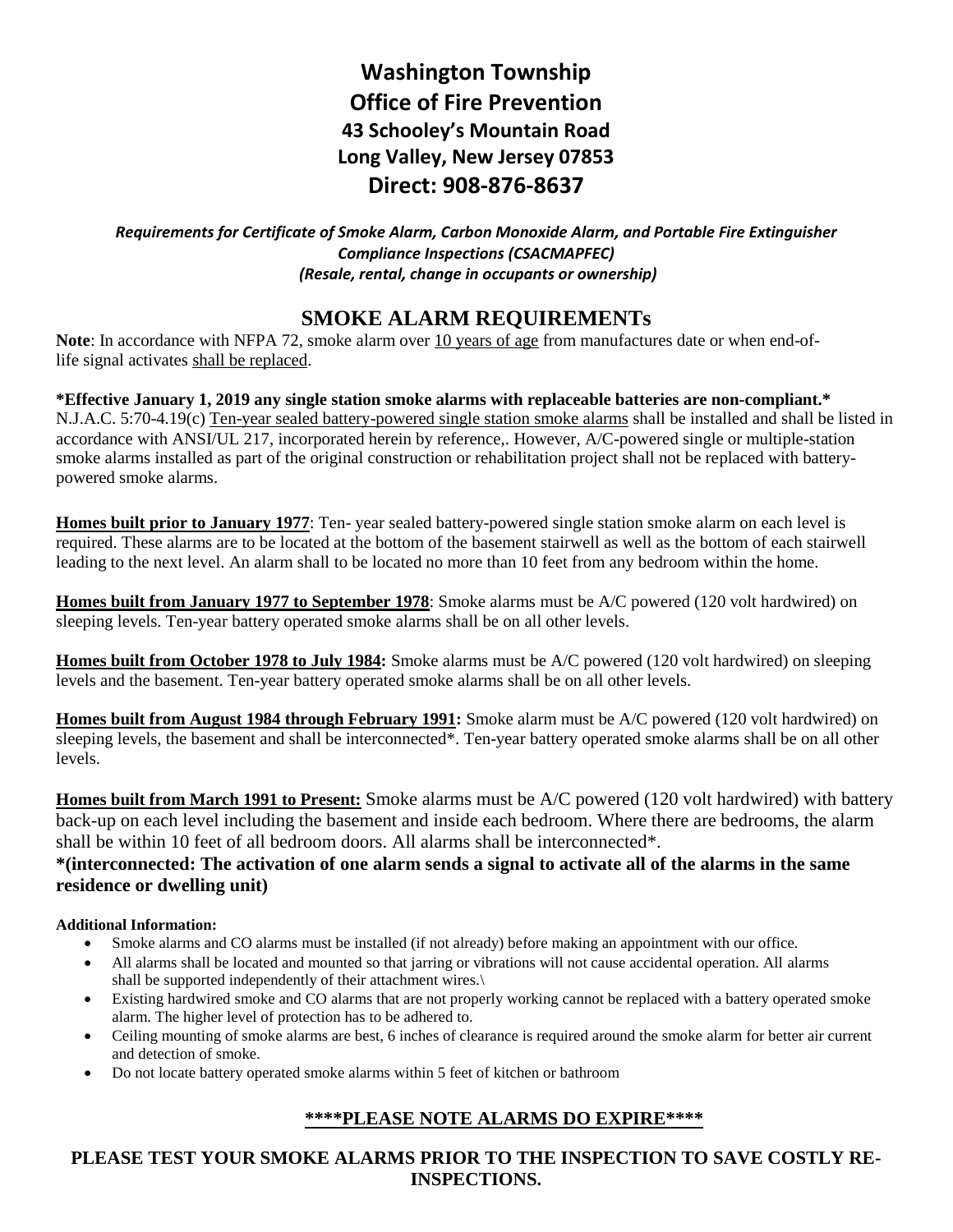## **Washington Township Office of Fire Prevention 43 Schooley's Mountain Road Long Valley, New Jersey 07853 Direct: 908-876-8637**

### **\*\*\*\*Continue on back\*\*\*\* Page 1 of 2**

#### **CARBON MONOXIDE ALARM REQUIREMENTS**

#### **Homes built up to the 1993**

Carbon Monoxide Alarms shall be either battery operated or 110 volt plug in or 110 volt hardwired. These alarms shall be installed within 10 feet of any bedroom.

#### **Homes built from the 1993 and after**

Carbon Monoxide Alarms are required to be electrically hardwired powered with a battery back-up. Alarms shall be within 10 feet of any bedroom or where the hardwired is located on that level.

#### **PORTABLE FIRE EXTINGUISHER REQUIREMENTS**

N.J.A.C. 5:70-4.19(e) A portable fire extinguisher shall be installed in accordance with the following:

- 1. The extinguisher shall be within 10 feet of the kitchen and located in the path of egress;
- 2. The extinguisher shall be readily accessible and not obstructed from view;
- 3. The extinguisher shall be mounted using the manufacture's hanging bracket so the operating instructions are clearly visible;
- 4. The extinguisher shall be an approved listed and labeled type with a minimum rated of 2A-10B:C and no more than 10 pound;
- 5. The owner's manual or written operational instructions shall be provided during the inspection and left for the new occupants;
- 6. The extinguisher shall be serviced and tagged by a certified Division of Fire Safety contactor within the past 12 months or the seller must have a receipt for a recently purchased extinguishers; and
- 7. The top of the extinguisher shall not be more than five feet above the floor.

## Inspection Fees

## All checks Payable to **Washington Township**

Requests for inspection received more than 10 business days prior to change in occupant: \$40

Requests for inspection received fewer 4 to 10 business days prior to change in occupant: \$70

Requests for inspection received fewer than 4 days prior to change in occupant:

\$125

#### Note: Re-inspections for Mansfield

Additional Inspections after first inspection fails of one and two above shall be an additional \$30 Additional Inspections after first inspection fails of three above shall be an additional \$50